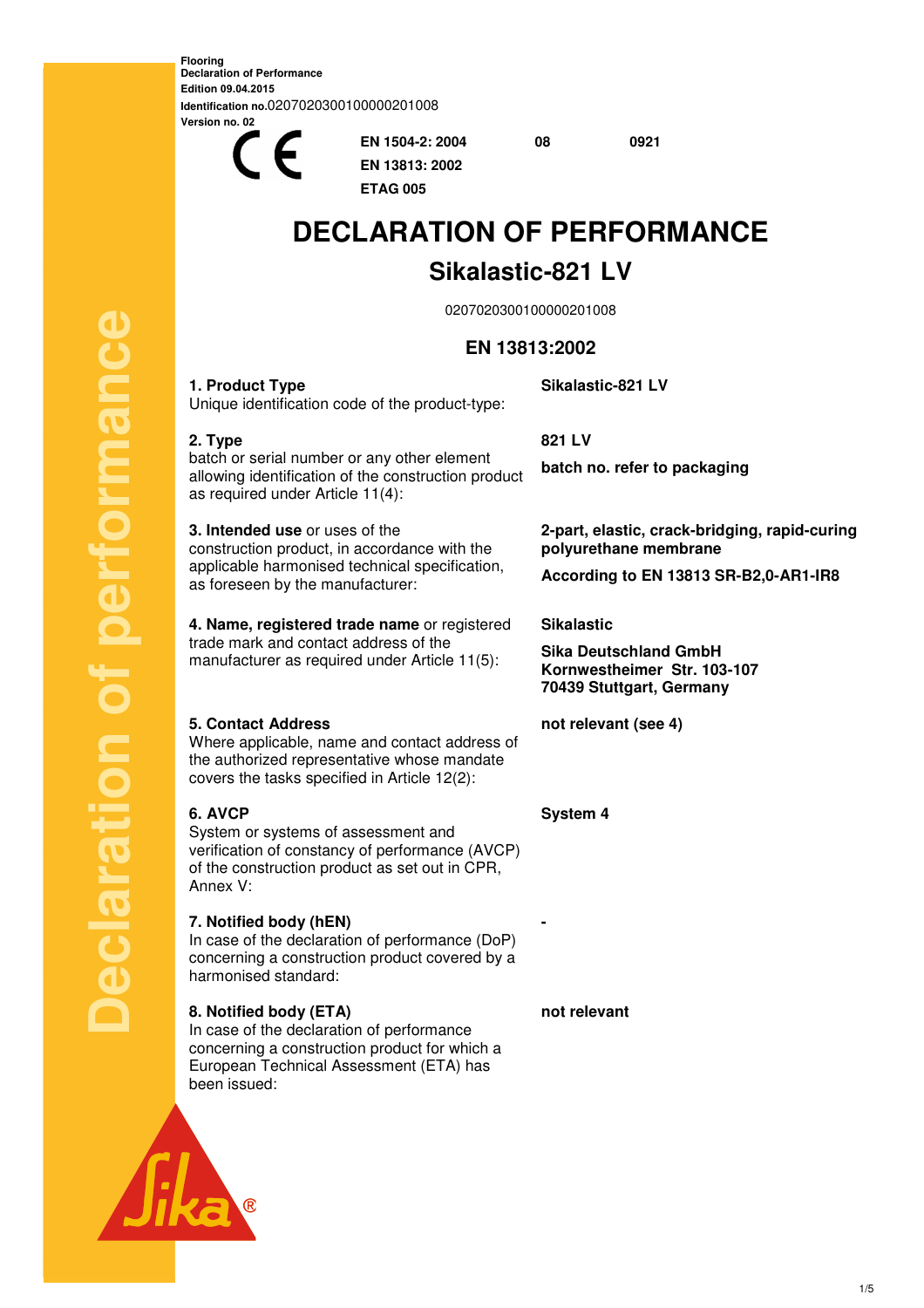#### **9. Declared performance**

| <b>Essential</b><br>characteristics                                          | <b>Performance</b>      | <b>Test Standard</b> | <b>Harmonised</b><br>technical<br>specification |
|------------------------------------------------------------------------------|-------------------------|----------------------|-------------------------------------------------|
| <b>Release of corrosive</b><br>substances(Synthetic<br><b>Resin Screed):</b> | <b>SR</b>               | <b>EN 13813</b>      |                                                 |
| <b>Abrasion Resistance:</b>                                                  | $\leq$ AR1 <sup>1</sup> | EN 13892-4           |                                                 |
| <b>Bond strength:</b>                                                        | $\geq$ B2.0             | EN 13892-8           |                                                 |
| Impact resistance:                                                           | $\geq$ IR8              | <b>EN ISO 6272</b>   |                                                 |
| Sound insulation:                                                            | <b>NPD</b>              | <b>EN ISO 140-1</b>  | EN 13813                                        |
| Sound absorption:                                                            | <b>NPD</b>              | <b>EN ISO 354</b>    |                                                 |
| <b>Reaction to fire:</b>                                                     | $E_{fl}$ <sup>2)</sup>  | EN 13501-1           |                                                 |
| Permeability to water<br>vapour:                                             | <b>NPD</b>              | <b>EN ISO 7783-1</b> |                                                 |
| <b>Thermal resistance:</b>                                                   | <b>NPD</b>              | <b>EN 12664</b>      |                                                 |
| <b>Chemical resistance:</b>                                                  | <b>NPD</b>              | <b>EN 13529</b>      |                                                 |

 $1)$  Min. classification, please refer to the individual test certificate.

<sup>2)</sup> According to Commission Decision 2010/85/EU of 9 February 2010 the product fulfils the reaction-to-fire performance class E/Efl without further testing

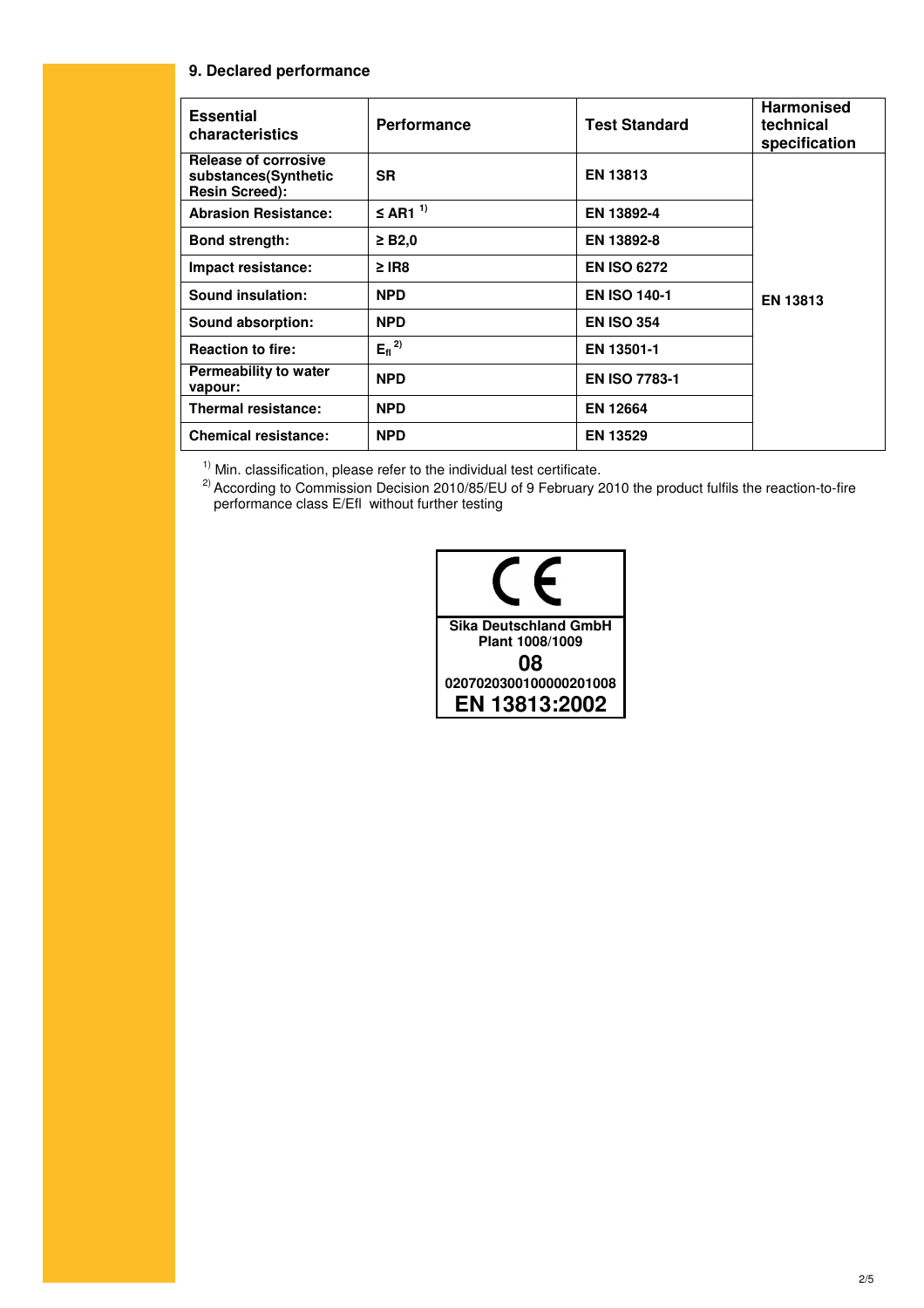#### **1. Product Type**

Unique identification code of the product-type:

#### **2. Type**

batch or serial number or any other element allowing identification of the construction product as required under Article 11(4):

#### **3. Intended use** or uses of the

construction product, in accordance with the applicable harmonised technical specification, as foreseen by the manufacturer:

**4. Name, registered trade name** or registered trade mark and contact address of the manufacturer as required under Article 11(5):

#### **5. Contact Address**

Where applicable, name and contact address of the authorized representative whose mandate covers the tasks specified in Article 12(2):

## **6. AVCP**

System or systems of assessment and verification of constancy of performance (AVCP) of the construction product as set out in CPR, Annex V:

#### **7. Notified body (hEN)**

In case of the declaration of performance (DoP) concerning a construction product covered by a harmonised standard:

#### **8. Notified body (ETA)**

In case of the declaration of performance concerning a construction product for which a European Technical Assessment (ETA) has been issued:

**Sikalastic-821 LV** 

#### **821 LV**

**batch no. refer to packaging** 

**2-part, elastic, crack-bridging, rapid-curing polyurethane membrane for use as a waterproofing membrane underneath hot poured asphalt on concrete bridgedecks and for use as a waterproofing layerfor car parks.** 

**Principles 1, 2, 5, 8 - methods 1.3, 2.2, 5.1, 8.2 of EN 1504-2**

#### **Sikalastic**

**Sika Deutschland GmbH Kornwestheimer Str. 103-107 70439 Stuttgart, Germany**

**not relevant (see 4)** 

**System 2+** 

#### **0921**

Notified factory production control certification body No. 0921 QDB performed the initial inspection of the manufacturing plant and of factory production control and the continuous surveillance, assessment and evaluation of factory production control under system 2+ and issued the certificate of conformity of the factory production control (FPC)

**0921-CPR-2017** 

**not relevant**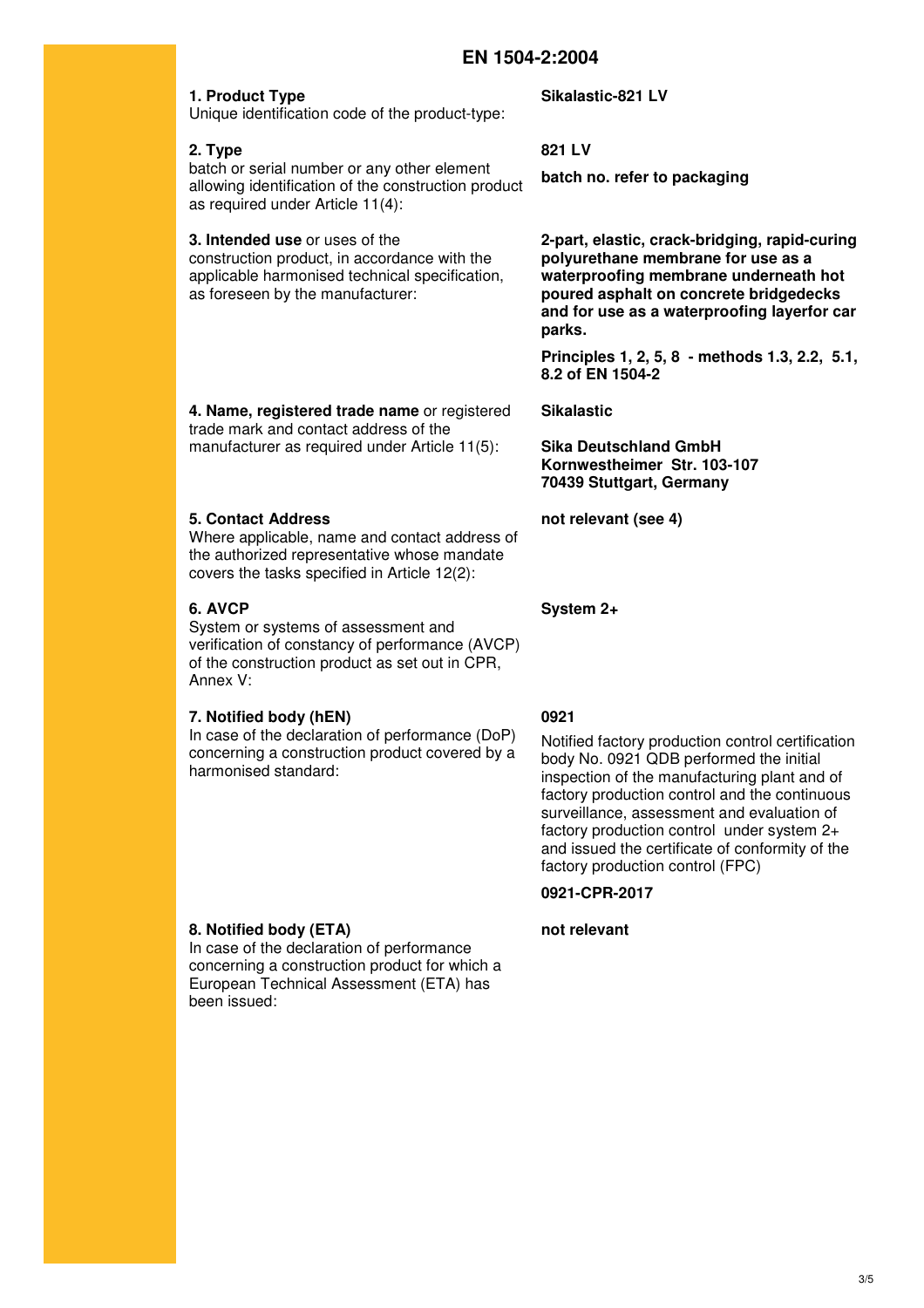#### **9. Declared performance**

| <b>Essential</b><br>characteristics                          | <b>Performance</b>                            | <b>Test Standard</b> | <b>Harmonised</b><br>technical<br>specification |
|--------------------------------------------------------------|-----------------------------------------------|----------------------|-------------------------------------------------|
| Dangerous substances                                         | <b>NPD</b>                                    |                      |                                                 |
| <b>Abrasion resitance</b><br>(Taber test) $^{1)}$ :          | $< 3000$ mg                                   | <b>EN ISO 5470-1</b> |                                                 |
| Permeability to CO <sub>2</sub> :                            | $s_n \geq 50$ m                               | EN 1062-6            |                                                 |
| Permeability to water<br>vapour:                             | <b>Class II</b>                               | <b>EN ISO 7783-1</b> |                                                 |
| <b>Capillary absorption</b><br>and permeability to<br>water: | w<0,1 kg/(m <sup>2</sup> x h <sup>0,5</sup> ) | EN 1062-3            |                                                 |
| <b>Resistance to severe</b><br>chemical attack $2$ :         | <b>NPD</b>                                    | <b>EN 13529</b>      |                                                 |
| Impact resistance:                                           | Class I                                       | <b>EN ISO 6272-1</b> |                                                 |
| Adhesion strength by<br>pull-off test:                       | ≥ 1,5 $(1,0)^{2}$ N/mm <sup>2</sup>           | <b>EN 1542</b>       |                                                 |
| <b>Reaction to fire:</b>                                     | Class $E_{fl}$                                | EN 13501-1           | EN 1504-2: 2004                                 |
| Linear shrinkage:                                            | <b>NPD</b>                                    | EN 12617-1           |                                                 |
| <b>Compressive strength:</b>                                 | <b>NPD</b>                                    | EN 12190             |                                                 |
| <b>Coefficient of thermal</b><br>expansion:                  | <b>NPD</b>                                    | <b>EN 1770</b>       |                                                 |
| Cross cut:                                                   | <b>NPD</b>                                    | <b>EN ISO 2409</b>   |                                                 |
| Thermal compatibility:                                       | <b>NPD</b>                                    | <b>EN 13687</b>      |                                                 |
| <b>Resistance to thermal</b><br>shock:                       | <b>NPD</b>                                    | EN 13687-5           |                                                 |
| <b>Chemical resistance:</b>                                  | <b>NPD</b>                                    | ISO 2812-1           |                                                 |
| <b>Crack bridging ability:</b>                               | <b>NPD</b>                                    | EN 1062-7            |                                                 |

 $1)$  Additionally the requirements according to EN 13813 have to be fulfilled

<sup>2)</sup> The value in brackets is the lowest accepted value of any reading.<br><sup>3)</sup>

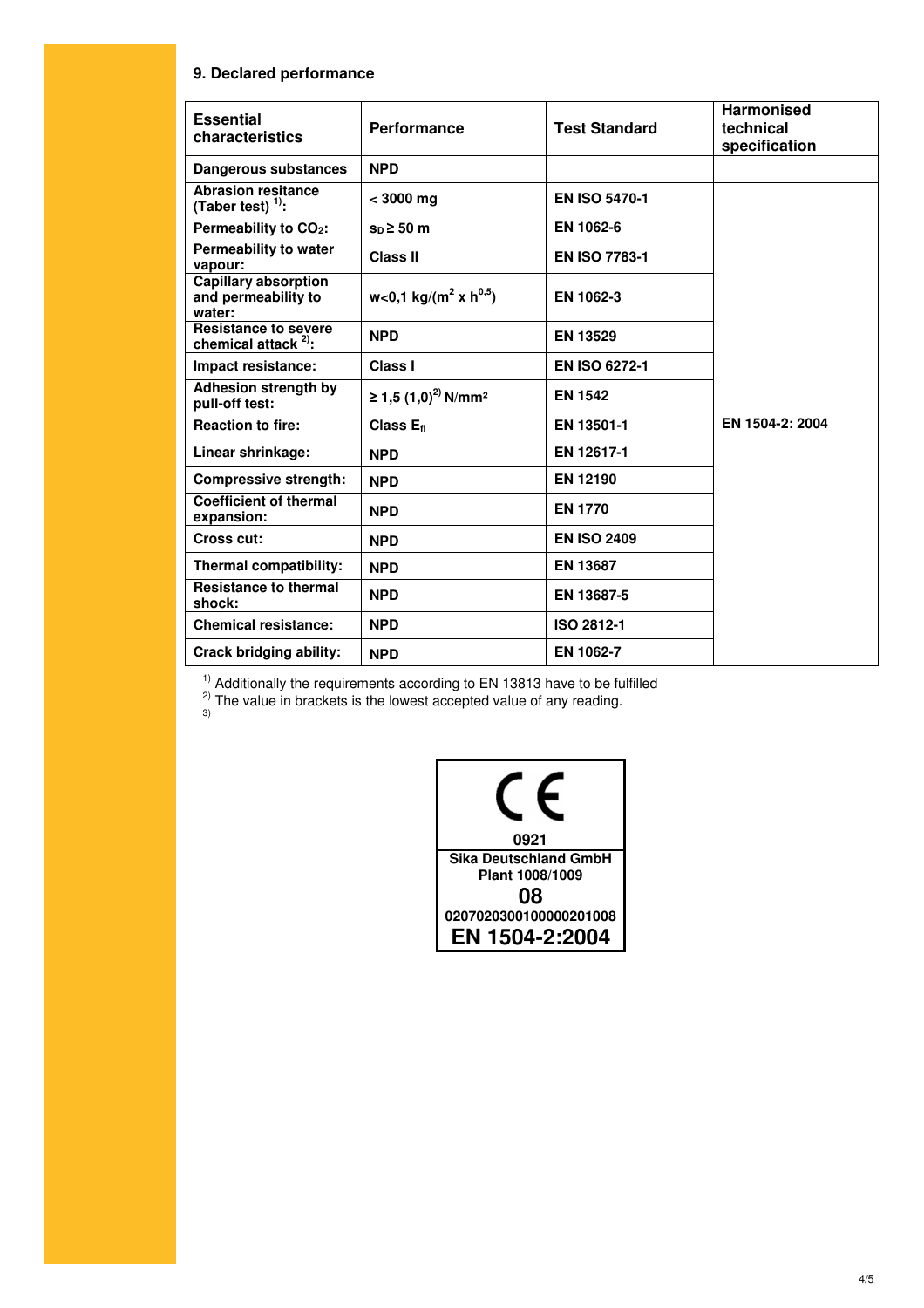#### **10. Declaration**

The performance of the product identified in points 1 and 2 is in conformity with the declared performance in point 9.This declaration of performance (DoP) is issued under the sole responsibility of the manufacturer identified in point 4.

Signed for and on behalf of the manufacturer by:

). Gitz je le Rol

Jochen Grötzinger Martin Rolfes Dr. Heinz Ephardt

Research and development **Marketing Marketing** Quality control



Jamell

Stuttgart, 09. April 2015

#### **Ecology, Health and Safety Information (REACh)**

**For information and advice on the safe handling, storage and disposal of chemical products, users shall refer to the most recent Safety Data Sheet (SDS) containing physical, ecological, toxicological and other safety related data.** 

#### **Legal note:**

This information is given in good faith based on Sika's current knowledge and experience of the products when properly stored, handled and applied under normal conditions in accordance with Sika's recommendations. In practice, the differences in materials, substrates and actual site conditions are such that no warranty in respect of merchantability or of fitness for a particular purpose, nor any liability arising out of any legal relationship whatsoever, can be inferred either from this information, or from any written recommendations, or from any other advice offered. The user of the product must test the product's suitability for the intended application and purpose. Sika reserves the right to change the properties of its products. The proprietary rights of third parties must be observed. All orders are accepted subject to our current terms of sale and delivery. Users must always refer to the most recent issue of the local Product Data Sheet for the product concerned, copies of which will be supplied on request.



Sika Deutschland GmbH Telefone +49 (0) 7 11 80 09-0<br>Kornwestheimer Str. 103-107 Fax +49 (0) 7 11 80 09-321 Kornwestheimer Str. 103-107 70439 Stuttgart www.sika.de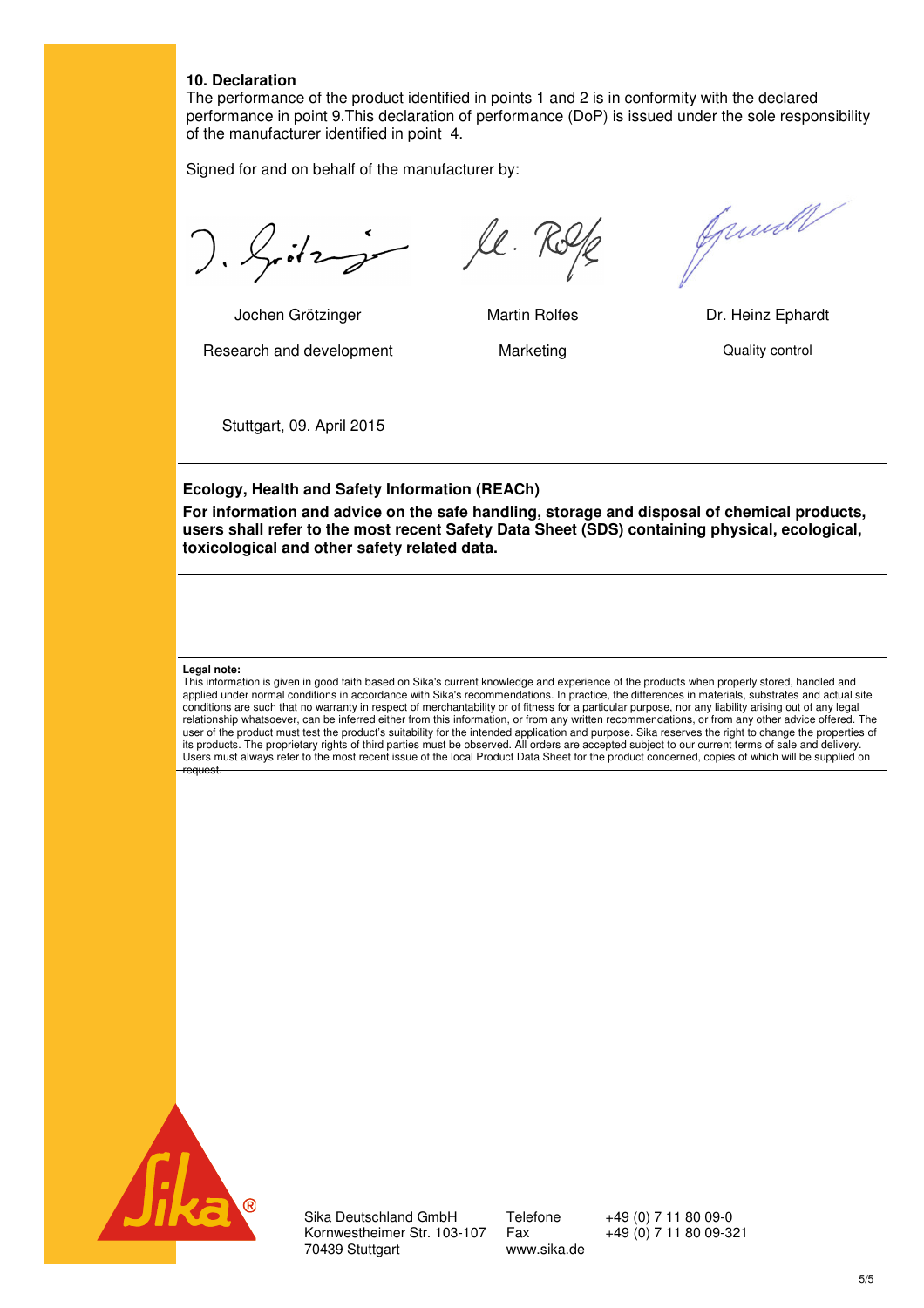**Flooring Vydání 09.04.2015 Identifikační číslo 02 07 02 03 001 0 000020 1008 Verze č. 02** 



**EN 1504-2: 2004 08 0921** 

 **EN 13813:2002** 

 **ETAG 005** 

## **Prohlášení o vlastnostech**

podle přílohy III Nařízení EU č. 305/2011 pro výrobek

# **Sikalastic® -821 LV**

02 07 02 03 001 0 000020 1008

| 1. Typ výrobku:<br>Jedinečný identifikační kód typu výrobku:                                                                                                                            | Sikalastic <sup>®</sup> -821 LV                                                                                                                                                                                          |
|-----------------------------------------------------------------------------------------------------------------------------------------------------------------------------------------|--------------------------------------------------------------------------------------------------------------------------------------------------------------------------------------------------------------------------|
| 2. Typ, série nebo sériové číslo nebo jakýkoliv<br>jiný prvek umožňující identifikaci stavebních<br>výrobků podle čl.11 odst.4:                                                         | 821 LV<br>(Číslo šarže viz informace na balení)                                                                                                                                                                          |
| 3. Zamýšlené použití nebo zamýšlená použití<br>stavebního výrobku v souladu s příslušnou<br>harmonizovanou technickou specifikací podle<br>předpokladu výrobce:                         | 2-komp. elastický, trhliny překlenující,<br>rychle schnoucí polyuretanová membrána<br>pro použití jako hydroizolace pod horký litý<br>asfalt na betonových mostovkách a jako<br>hydroizolační vrstva u parkovacích domů. |
|                                                                                                                                                                                         | <u>EN 1504-2:2004</u> → Zásada 1, 2, 5, 8 – metody<br>1.3, 2.2, 5.1, 8.2                                                                                                                                                 |
|                                                                                                                                                                                         | EN 13813:2002 → SR-B2,0-AR1-IR8                                                                                                                                                                                          |
| 4. Jméno, firma nebo registrovaná obchodní                                                                                                                                              | Sikafloor®                                                                                                                                                                                                               |
| známka a kontaktní adresa výrobce podle čl.11<br>$odst.5$ :                                                                                                                             | Sika Deutschland GmbH, Kornwestheimer<br>Str. 103-107, 70439 Stuttgart, Germany                                                                                                                                          |
| 5. Kontaktní adresa<br>Případné jméno a kontaktní adresa<br>zplnomocněného zástupce, jehož plná moc se<br>vztahuje na úkoly uvedené v čl.12 odst.2:                                     | Není relevantní                                                                                                                                                                                                          |
| 6. Postup posuzování a ověřování stálosti<br>vlastností (AVCP):<br>Systém nebo systémy posuzování a ověřování<br>stálosti vlastností stavebních výrobků, jak je<br>uvedeno v příloze V: | EN 1504-2:2004 → Systém 2+<br>EN 13813:2002 $\rightarrow$ Systém 4                                                                                                                                                       |



**Prohlášení o vlastnostech**

 $\overline{\mathbf{C}}$ 

**Stnoste** 

**Sika CZ, s.r.o.** Bystrcká 1132/36, CZ 624 00 Brno

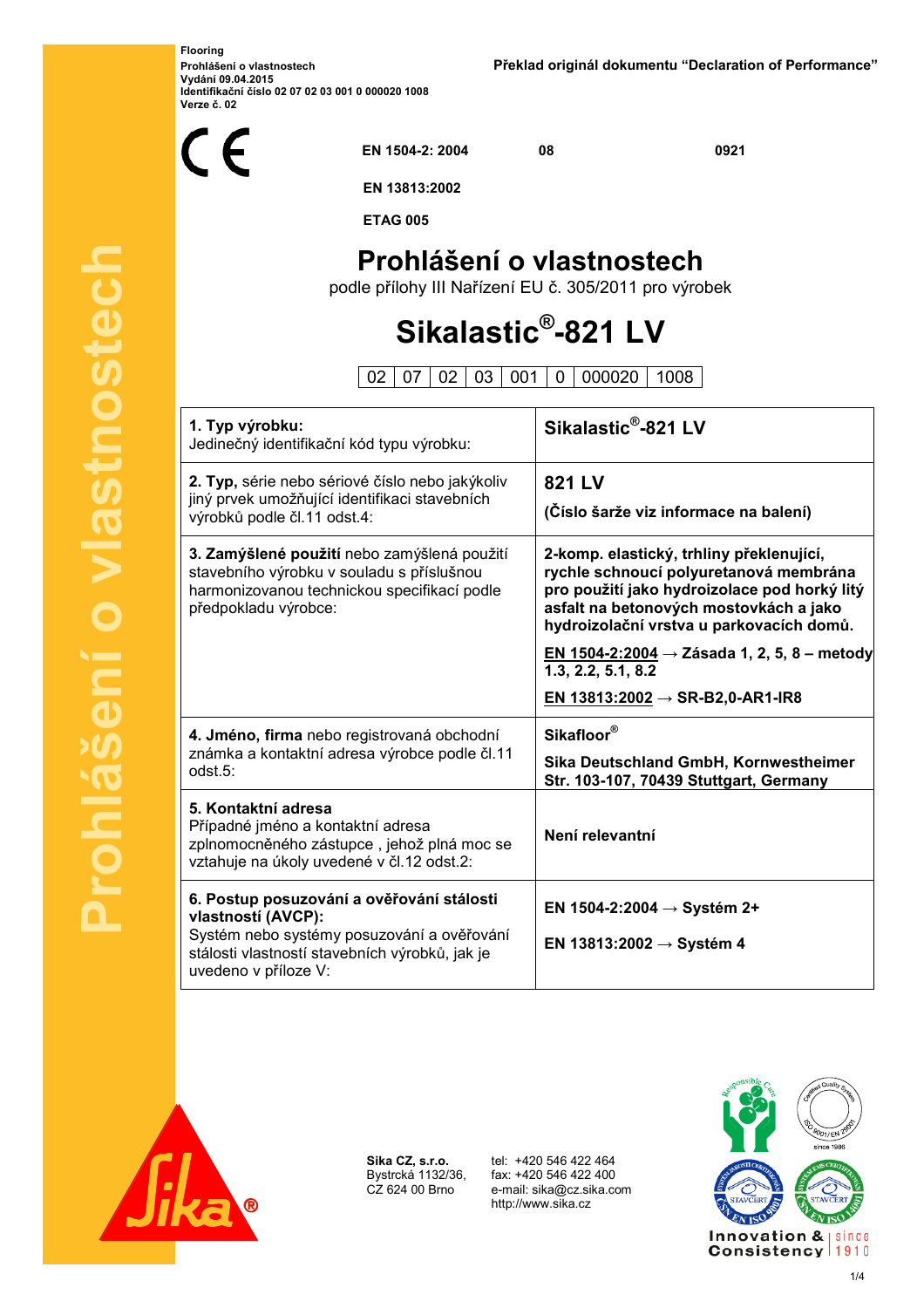**Flooring Vydání 09.04.2015 Identifikační číslo 02 07 02 03 001 0 000020 1008 Verze č. 02** 

| 7. Oznámený subjekt (hEN):<br>V případě prohlášení o vlastnostech týkajících se<br>stavebního výrobku, na který se vztahuje<br>harmonizovaná norma:             | 0921<br>Oznámený subjekt č.0921 QDB provedl<br>počáteční inspekci v místě výroby a<br>posouzení systému 2+ řízení kontroly<br>kvality výroby a vydal ES Certifikát<br>systému řízení výroby č.0921-CPR-2017. |
|-----------------------------------------------------------------------------------------------------------------------------------------------------------------|--------------------------------------------------------------------------------------------------------------------------------------------------------------------------------------------------------------|
| 8. Notifikovaná osoba (ETA):<br>V případě prohlášení o vlastnostech týkajících se<br>stavebního výrobku, pro který bylo vydáno<br>evropské technické posouzení: | Není relevantní (viz bod 7)                                                                                                                                                                                  |

## **9. Vlastnosti uvedené v prohlášení**

| <b>Základní</b><br>charakteristiky                         | <b>Vlastnost</b>                            | Zkušební metoda      | Harmonizované<br>technické specifikace |
|------------------------------------------------------------|---------------------------------------------|----------------------|----------------------------------------|
| Nebezpečné látky                                           | <b>NPD</b>                                  |                      |                                        |
| Odolnost v oděru <sup>1)</sup>                             | $< 3000$ mg                                 | <b>EN ISO 5470-1</b> |                                        |
| <b>Propustnost oxidu</b><br>uhličitého CO <sub>2</sub>     | $S_D \geq 50$ m                             | EN 1062-6            |                                        |
| Propustnost pro vodní<br>páru                              | třída II                                    | <b>EN ISO 7783-1</b> |                                        |
| Rychlost pronikání<br>vody v kapalné fázi                  | w< 0.1 kg/( $m^2$ x h <sup>0,5</sup> )      | EN 1062-3            |                                        |
| Odolnost vůči silnému<br>chemickému napadení <sup>2)</sup> | <b>NPD</b>                                  | <b>EN 13529</b>      |                                        |
| Odolnost proti úderu                                       | třída I                                     | <b>EN ISO 6272-1</b> | EN 1504-2: 2004                        |
| Odtrhová zkouška                                           | ≥ 1.5 (1,0) <sup>3)</sup> N/mm <sup>2</sup> | <b>EN 1542</b>       |                                        |
| Reakce na oheň                                             | E <sub>fl</sub>                             | EN 13501-1           |                                        |
| Lineární smrštění                                          | <b>NPD</b>                                  | EN 12617-1           |                                        |
| <b>Pevnost v tlaku</b>                                     | <b>NPD</b>                                  | <b>EN 12190</b>      |                                        |
| Součinitel teplotní<br>roztažnosti                         | <b>NPD</b>                                  | <b>EN 1770</b>       |                                        |
| Přilnavost mřížkovou<br>metodou                            | <b>NPD</b>                                  | <b>EN ISO 2409</b>   |                                        |
| Tepelná slučitelnost                                       | <b>NPD</b>                                  | <b>EN 13687</b>      |                                        |
| Odolnost vůči<br>teplotnímu šoku                           | <b>NPD</b>                                  | EN 13687-5           |                                        |
| Chemická odolnost                                          | <b>NPD</b>                                  | <b>EN ISO 2812-1</b> |                                        |
| <b>Schopnost</b><br>přemosťování trhlin                    | <b>NPD</b>                                  | EN 1062-7            |                                        |

**NPD** – není deklarováno, **1)** Dodatečné požadavky podle EN 13813 musí být splněny



**Sika CZ, s.r.o.** Bystrcká 1132/36, CZ 624 00 Brno

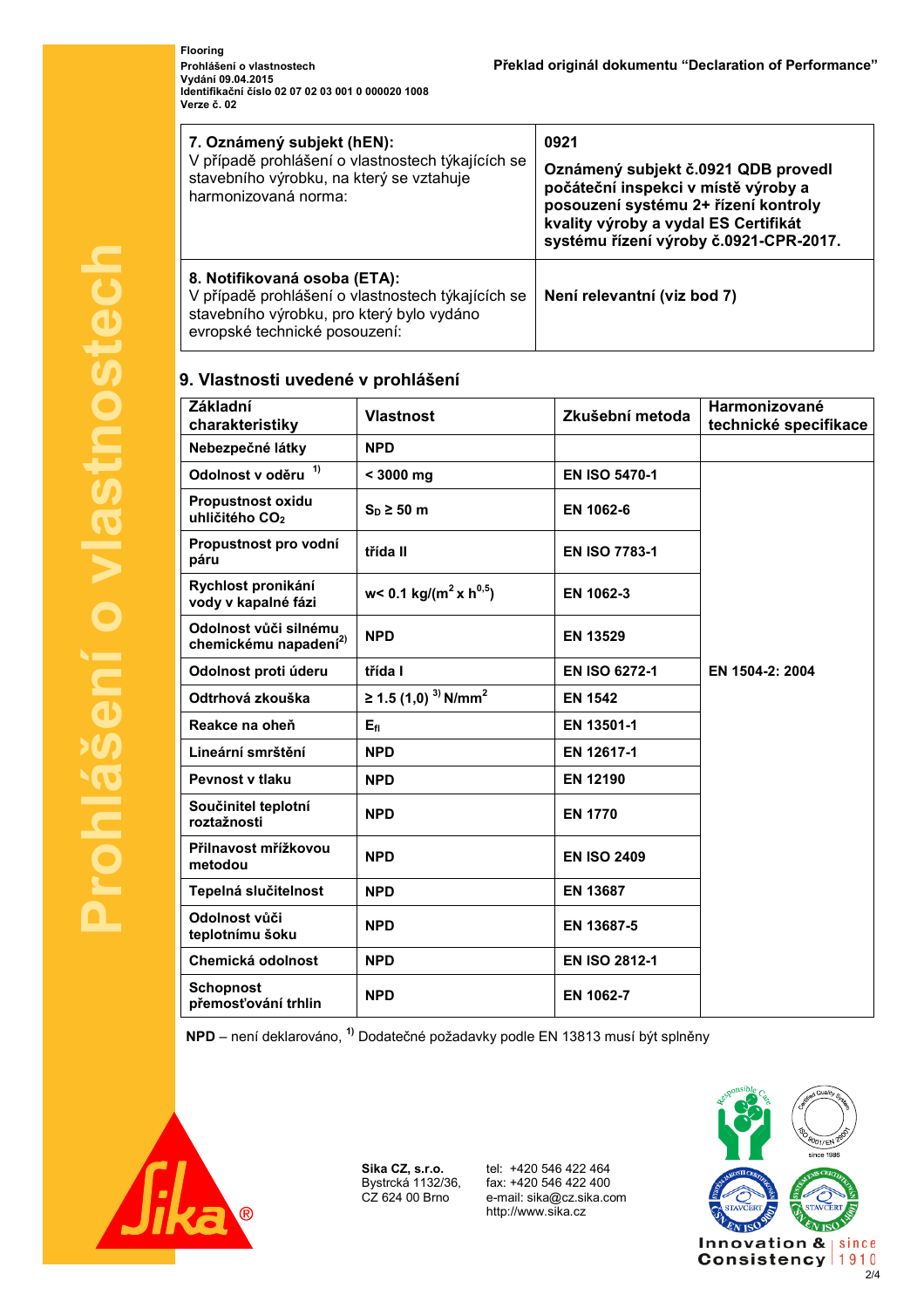2) viz Přehled chemických odolností , **3)** hodnota v závorce představuje nejnižší hodnotu

| <b>Základní</b><br>charakteristiky   | Vlastnost: potěr / nátěr ve<br>vnitřních prostorách budov | Zkušební<br>metoda   | <b>Harmonizované</b><br>technické<br>specifikace |
|--------------------------------------|-----------------------------------------------------------|----------------------|--------------------------------------------------|
| Pryskyřičné potěrové<br>materiály    | <b>SR</b>                                                 | <b>EN 13813</b>      |                                                  |
| Odolnost proti<br>obrusu             | $\leq$ AR1 <sup>1)</sup>                                  | EN 13892-4           |                                                  |
| Přídržnost                           | $\geq$ B2,0                                               | EN 13892-8           | EN 13813:2002                                    |
| Odolnost proti rázu                  | $\geq$ IR 8                                               | <b>EN ISO 6272</b>   |                                                  |
| Zvuková izolace                      | <b>NPD</b>                                                | <b>EN ISO 140-1</b>  |                                                  |
| Zvuková pohltivost                   | <b>NPD</b>                                                | <b>EN ISO 354</b>    |                                                  |
| Reakce na oheň                       | $E_{fl}^{2)}$                                             | <b>EN 13501</b>      |                                                  |
| <b>Propustnost pro</b><br>vodní páru | <b>NPD</b>                                                | <b>EN ISO 7783-1</b> |                                                  |
| Tepelný odpor                        | <b>NPD</b>                                                | <b>EN 12664</b>      |                                                  |
| Odolnost proti<br>chemickému vlivu   | <b>NPD</b>                                                | <b>EN 13529</b>      |                                                  |

**NPD** – není deklarováno

**Prohlášení o vlastnostech**

Prohlášení o vlastnostech

**1)** minimální klasifikace, podrobnosti viz konkrétní zkušební protokoly

**2)** minimální klasifikace bez nutnosti zkoušení – rozhodnutí Evropské komise 201/85/EU z 9.2.2010, podrobnosti viz konkrétní zkušební protokoly



## **10. Prohlášení**

Vlastnosti výrobku uvedeného v bodě 1 a 2 jsou ve shodě s vlastnostmi uvedenými v bodě 9. Toto prohlášení o vlastnostech se vydává na výhradní odpovědnost výrobce uvedeného v bodě 4.

**Podepsáno za výrobce a jeho jménem:** 

Jochen Grotzinger Martin Rolfes Dr.Heinz Ephardt

Research and Development Marketing Marketing Cuality Control

Stuttgart, 09.04.2015

ll. T

Junell



**Sika CZ, s.r.o.** Bystrcká 1132/36, CZ 624 00 Brno